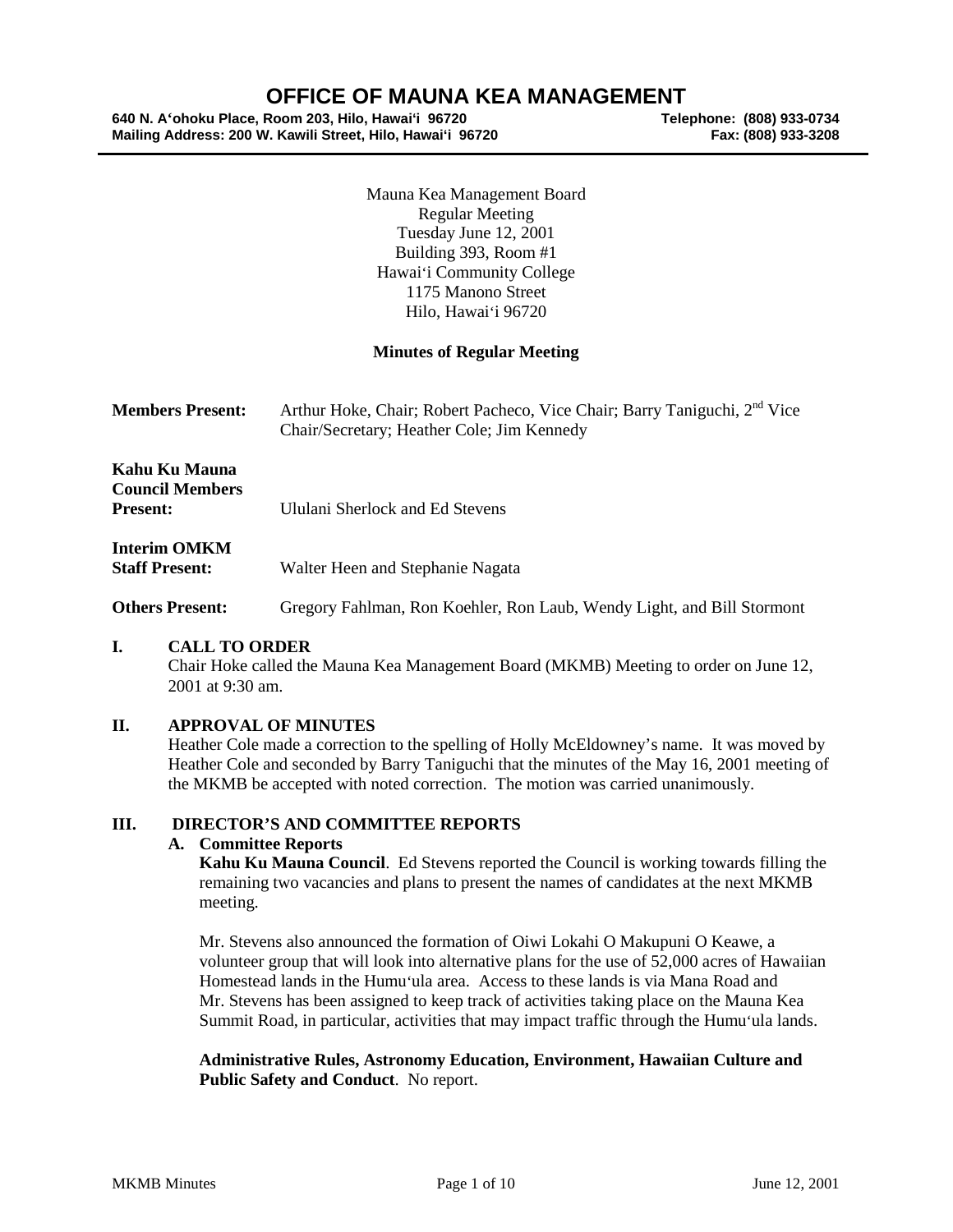**Budget**: See discussion below

## **B. Director's Report.**

Administrative Business. The appointment of a new director is delayed until the new UH president comes on board and Walter Kirimitsu has been assigned to prepare an OMKM/ MKMB progress report for the new president.

Meeting with Canada-France Hawaii Telescope (CFHT). Director Heen met with Greg Fahlman, Director of CFHT, to discuss a letter sent by OMKM concerning CFHT's transport of a crane and telescope components without prior notification to OMKM. The letter briefly described OMKM's management responsibilities and its position as a public contact for activities taking place on Mauna Kea. As part of its responsibilities, OMKM is to be notified of unusual activities that take place outside an observatory building

CFHT Dome Repainting Project. On June 6, 2001, Director Heen and Stephanie Nagata visited the CFHT observatory to observe progress of the repainting project. Due to snowing conditions, the contractor was not operating that day. OMKM's main concern was to make sure paint chips were not flying into the atmosphere and water was not degrading the ground surface. The contractor is utilizing a vacuum system to remove paint chips.

Meeting with Mauna Kea Oversight Committee. On the same day OMKM visited the CFHT site, Director Heen and Stephanie Nagata were invited to meet the members of the Mauna Kea Support Services Oversight Committee, which was holding its quarterly meeting at Hale Pohaku. OMKM answered questions about its role and plans for the future. OMKM stressed the need to communicate and the need to keep the Office informed of operations that may impact the external environment (as opposed to under the dome activity), particularly projects that will be required to go through the design review process.

Alu Like. Director Heen met with Doug Knight to learn more about Alu Like's National Security Field Experience Initiative internship program with Lawrence Livermore National Laboratory. The program has been operating for 5 years and provides opportunities for Native Hawaiians to gain hands on experience in the fields of high technology and to promote high tech careers (Keck Observatory participates in this program). To date the program has 25 alumni.

With the closing of sugar on the Big Island, the demand for machinists has declined and the Hawaii Community College terminated its machine-related programs. MKMB was informed UHH is working on establishing an engineering program.

New Member of OMKM. Director Heen introduced Sloane Long, OMKM's newest office support staff member.

# **IV. OLD BUSINESS**

#### **A. Approval of the Project Review Process**

OMKM received word that President Mortimer approved OMKM/MKMB's recommendations for the Project Review Process. MKMB members requested receiving a copy of the Memorandum from President Mortimer to Chancellor Rose Tseng citing his approval.

#### **B. Election of Board Officers for Fiscal Year 2002**

Barry Taniguchi requested moving this item to the end of the meeting.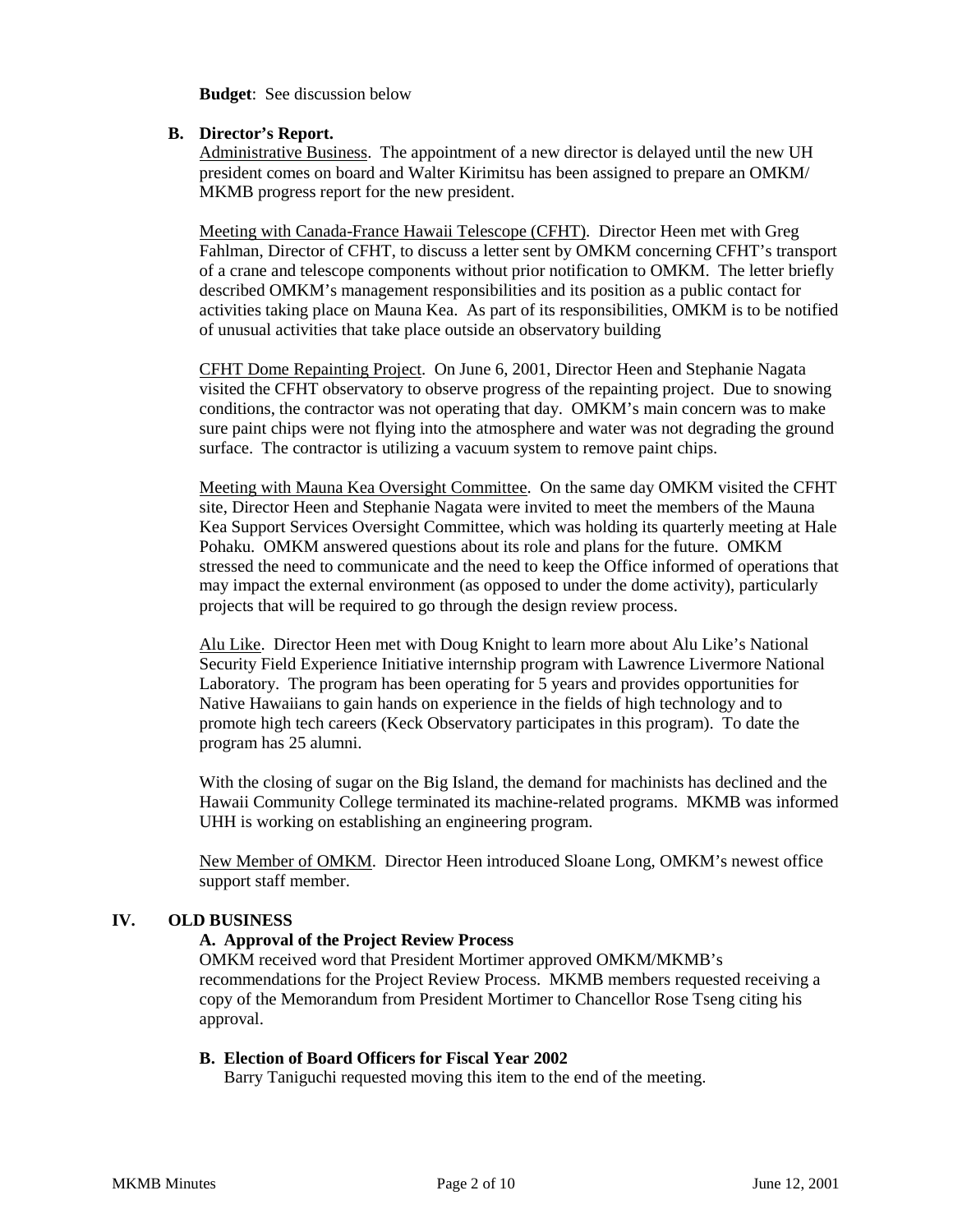# **V. NEW BUSINESS**

# **A. Guidelines for Use of Hale Pohaku**

Director Heen handed out an outline of some of OMKM's initial thoughts on the use of Hale Pohaku mid-elevation facilities (see attached). OMKM and the Board must consider the impact suggested uses may have.

Construction Cabins. There are two sets of cabins, 2 older vintage cabins (one with kitchen and recreation facilities) and 4 newer cabins. The older cabins were installed in the mid-1970's for observatory use. They closed when the Hale Pohaku dormitory opened in the mid-1980's and later reopened when Subaru and Keck began construction. There are no plans to reopen the kitchen facility due to the high renovation costs and the need to hire additional personnel to manage it. If the kitchen facility is reopened, there will be a need for new regulations for use of the kitchen.

Although Subaru built the cabins, they are owned by the State, but Subaru retains the right to use them until they are turned over to the University in 2002. The charge for the use of the cabins includes meals, but does not include an allotment for maintenance. Use of the cabins vary by contractor; some contractors prefer to house their employees at the cabins, while others prefer to have their employees commute.

Hale Pohaku Dormitory. The facilities, including 72 rooms and main building, are owned by the State. Observatories, however, purchased a percentage right to use the facilities. The policy for room/meal charge is based on cost recovery and occupancy rates.

Stone Buildings. These buildings are owned by the State and are historic in nature, therefore, there may be limits on allowable renovation to the exterior. OMKM will need to think about potential uses for these buildings. It was suggested OMKM consider refurbishing the cabins into a museum using artifacts that may still be available as part of the museum display. Another suggestion was to convert the cabins into a ranger station, but Director Heen felt the ranger station should be part of the Visitor Information Station.

Fees. One way of meeting the BOR request to secure alternate funding sources would be to charge entry fees (except for use of restrooms and water). It was suggested not charging a fee to get into the VIS or for obtaining basic information, however, charging to get into the Mauna Kea summit area and for publications (e.g. booklets) beyond basic information might be reasonable. People are less likely to toss away materials they purchased. Currently the VIS is provided as a public service by the observatories at an annual cost of about \$250,000. It is expected the observatories will continue to fund operations, however expanded outreach and educational visitor programs will lead to an increase in costs.

The Office of Hawaiian Affairs and the Department of Hawaiian Homelands are exploring the possibility of constructing a kiosk near the bottom of the access road and charging a fee.

It was suggested that MKMB establish a working committee to brainstorm conceptual ideas and use of the mid-level facilities, and to look into the fee situation. Chair Hoke suggested this item be deferred to the newly elected officers. Heather Cole volunteered to be on this committee. Ed Stevens suggested hiring a consultant to do the planning.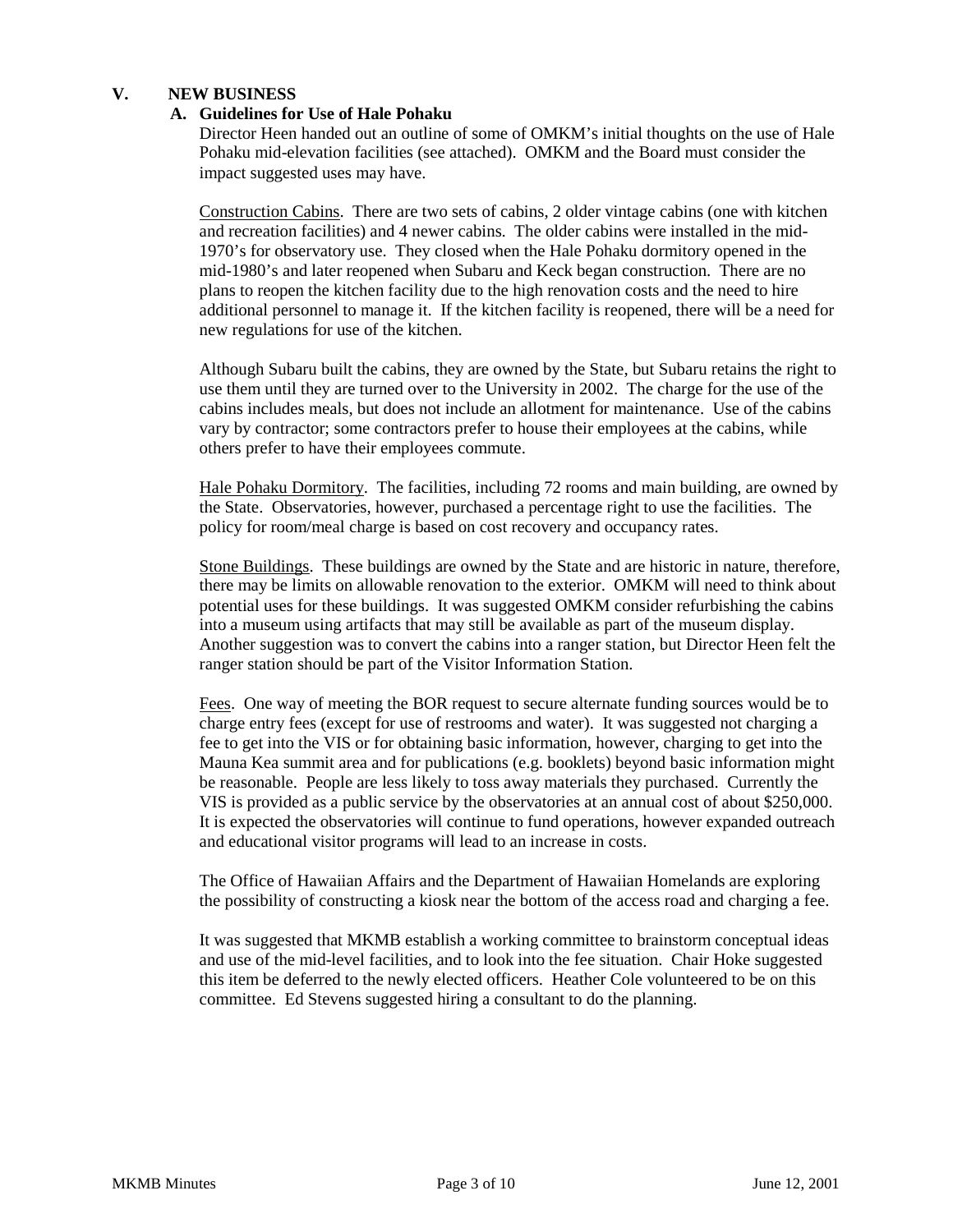## **B. Effective Date for Administering the Master Plan (MP) Process**

OMKM prepared an outline on Administering the MP (Refer to attached). It was suggested that it may not be possible to set a date for it would be difficult to verify at what point in time a project was conceived. Would it be possible for OMKM to request observatories to provide a list of existing contracts?

Notifying OMKM. Most of the discussion focused on the need for guidelines and protocols for notifying OMKM on observatory activities. Observatories were unaware it needed to notify OMKM of certain types of "unusual" or "non-routine" activities. They did not know what the process was, who to notify, or what kind of communication was required. Observatories want to cooperate with OMKM but they need to know communication protocol and guidelines as to what constitutes activities that would be of interest to OMKM.

Dr. Fahlman realizes this is a difficult path, and although the procedures in the MP are generally adequate and the process workable, clear guidelines and protocols as to how to inform OMKM are not covered in the MP. Director Heen asked the Board how broadly it wanted the Office to exert the kind of oversight the MP appears to call for but does not cover. The MP has put the observatories in a situation where they cannot proceed any further except through the design review process.

Current Notification Practices by Observatories. Traditionally, communication to other users is handled through the Mauna Kea Support Services Oversight Committee (MKSSOC). Currently, information is usually sent to MKSS, which in turn notifies other observatories. MKSS acts as a filter and determines if the information needs to be passed on, and if so, other observatories are notified as well as OMKM. Director Heen stated if OMKM has the management function, there shouldn't be a filter between the observatories and OMKM; instead OMKM should receive the information at the same time as MKSS.

Notification is based on common sense and depends on the nature of the event and how much planning is involved. Advanced notification can range from a few weeks to a few months. An observatory facilities manager or Director makes a judgment call (generally erring on the side of caution) whether the activity will have an impact on other users, and if so, others are notified as soon as plans and dates are firm, but before contracts are signed.

OMKM, rather than observatory personnel, should make an unbiased determination of the impact considering all aspects of the mountain, and not just how it might affect other observatories. It was noted that OMKM is the general contact for the public and if OMKM is unaware of what is going on, it cannot fulfill its function and respond accordingly. OMKM's responsibility is to the public, not to the organization of observatories. OMKM is not looking to take control away from the observatories, but rather, is looking out for potential problems or concerns, including those that may adversely impact the observatories. The astronomy community should view the Director of OMKM as a friend, not an enemy.

Suggestions for Notification Process. Since it would be difficult for OMKM to keep track of all the activities of all 13 observatories, it was suggested to continue using MKSS as a filter, but perhaps, MKSS could lower its threshold for determining what information needs to be passed on to OMKM.

The importance of OMKM having information the same time as MKSS puts OMKM in the position of being able to respond to public inquiry immediately, rather than having to call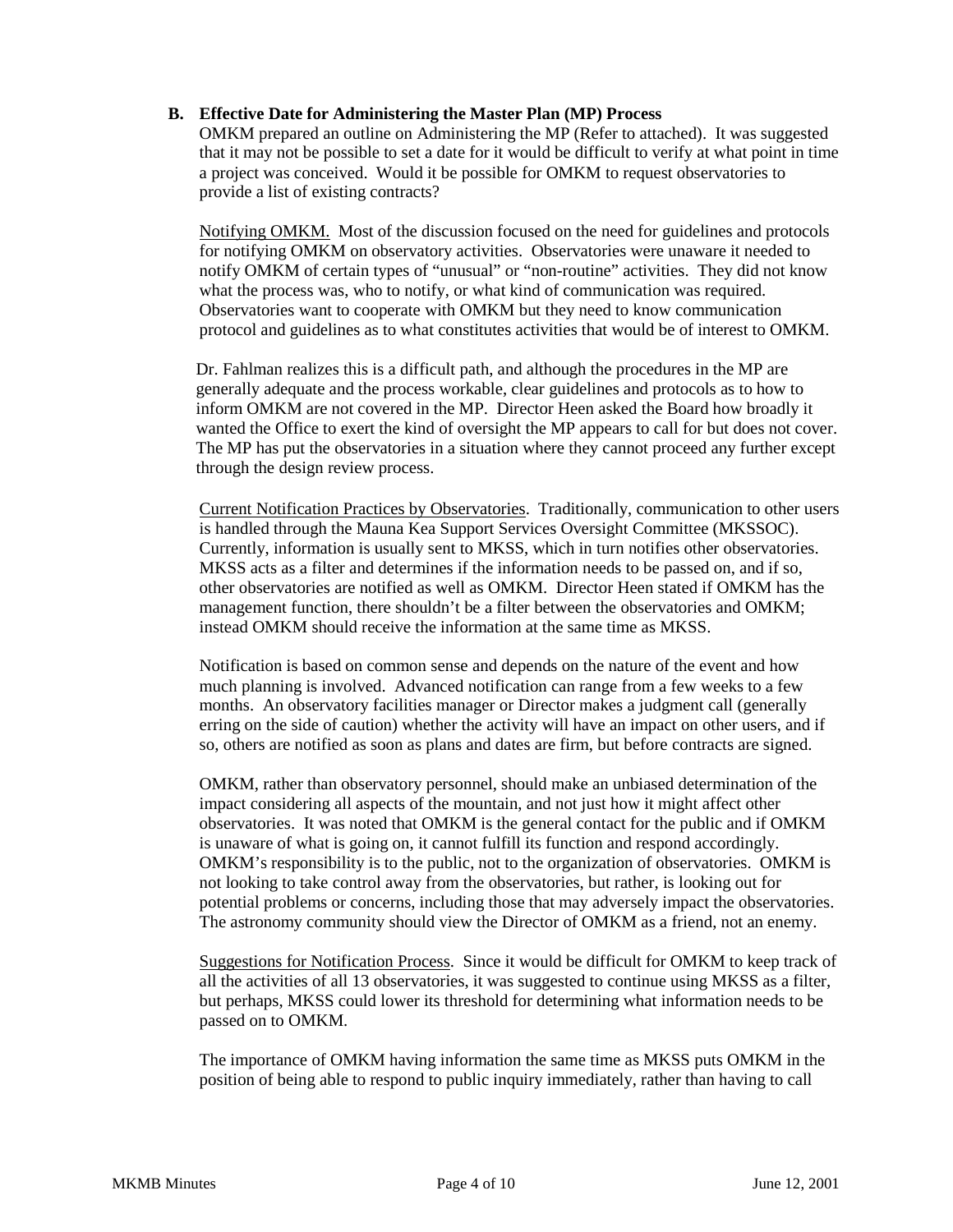MKSS for the information. If OMKM does not appear to know what is going, OMKM's credibility will be reduced.

OMKM and observatories are going through a learning process, but by working together, over time observatories will be able to look at things from OMKM's perspective and not just from the perspective of the observatories – what may not be significant to observatories, may be important for OMKM to properly manage the mountain. Developing a working list of unusual activities is not practical, but eventually an understanding will be reached. For the time being, if it looks unusual, or if it is something that would trigger notifying MKSS, then OMKM should also be notified. Whatever OMKM decides, the decision needs to be communicated to appropriate parties.

## **C. Budget**

Mr. Taniguchi presented the budget that was prepared by the Budget Committee. The budget is a combination of two amounts: 1) Legislature's appropriation of \$1,009,421 for fiscal year 2001-2002; and 2) remaining balance of the \$400,000 for Fiscal Year 2000-2001 (carryover of about \$122,744). The combined total of the two sums is \$1,132,165. Major classifications proposed to the Chancellor are provided on the attached copy of the draft.

After operating expenses, there is remaining balance of \$139, 687 for programs. OMKM will attempt to utilize resources of other programs. Program funds may not be evenly divided among the committees, but that will depend on what the committees develop and on what OMKM can tap from existing outside programs.

The MP's mandate for managing the mountain (including ranger coverage and infrastructure to handle the design review process) was used as a guide. The Legislature's appropriation appears to cover only operating costs (based on OMKM's \$2 million budget request). Program funds may not have been funded due to lack of detailed information, which was not available at the time the budget was drafted last October. With the development of programs by the committees, those programs can be incorporated into the budget request for Fiscal Year 2002-2003 (note: OMKM was only funded for fiscal year 2001-2002 or one year).

It was moved by Barry Taniguchi and seconded by Rob Pacheco to recommend to the Chancellor Fiscal Year 2001-2002 Budget. The motion was carried unanimously.

# **V. ANNOUNCEMENTS**

**A. West Hawaii Article.** Dr. Fahlman wanted to inform the Board that CFHT is looking at conceptual ideas that are in still in the "blue sky phase." He was referring to a story that appeared in *West Hawaii Today* that contained remarks by Nelson Ho on development of a replacement concept for CFHT facilities. If CFHT decides to proceed, it is mindful of the MP guidelines, and intends to inform OMKM if a project idea is being considered for development.

It was stressed that it is important for observatories to get information to OMKM as early as possible. A lesson learned from the NASA outrigger project is that the lack of ownership and input by the community in the process will lead to adverse reaction. Ed Stevens stated it would be proper to advise OMKM and MKMB about future projects, especially when brochures are prepared and disseminated.

#### **B. Hawaii Island Chamber of Commerce (HICC)**

The HICC is sponsoring a luncheon featuring Dr. Rolf Kudritzki. Date of the luncheon is June 20, 2001. Please call HICC at 935-7178 for more information.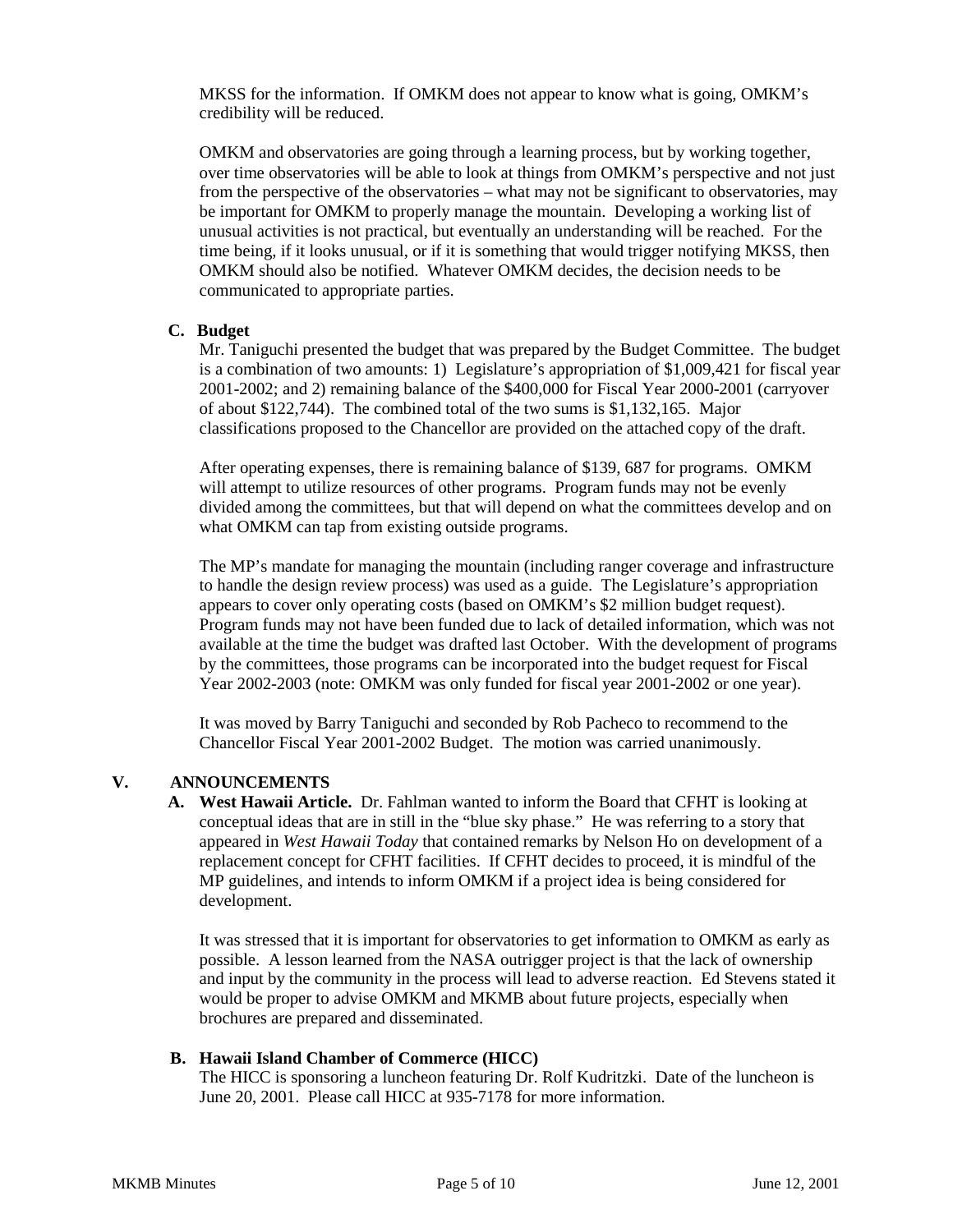# **VI. DATE OF NEXT MEETING**

To be announced.

# **VII. ELECTION OF OFFICERS**

It was moved by Mr. Taniguchi and seconded by Dr. Kennedy to nominate Arthur Hoke for Chair. It was moved by Mr. Taniguchi and seconded by Rob Pacheco to close the nominations and cast a unanimous ballot. The motion was carried unanimously.

It was moved by Mr. Taniguchi and seconded by Dr. Kennedy to nominate Rob Pacheco for First Vice Chair. It was moved by Dr. Kennedy and seconded by Mr. Taniguchi to close the nominations and cast a unanimous ballot. The motion was carried unanimously.

It was moved by Ms. Cole and seconded by Dr. Kennedy to nominate Barry Taniguchi for Second Vice Chair/Secretary. It was moved by Mr. Pacheco and seconded by Dr. Kennedy to close the nominations and cast a unanimous ballot. The motion was carried unanimously.

## **VIII. ADJOURNMENT**

Chair Hoke adjourned the meeting at 11:30 a.m.

Respectfully submitted:

Signed by Barry K. Taniguchi

Barry K. Taniguchi, Secretary, MKMB

7/17/01

**Date**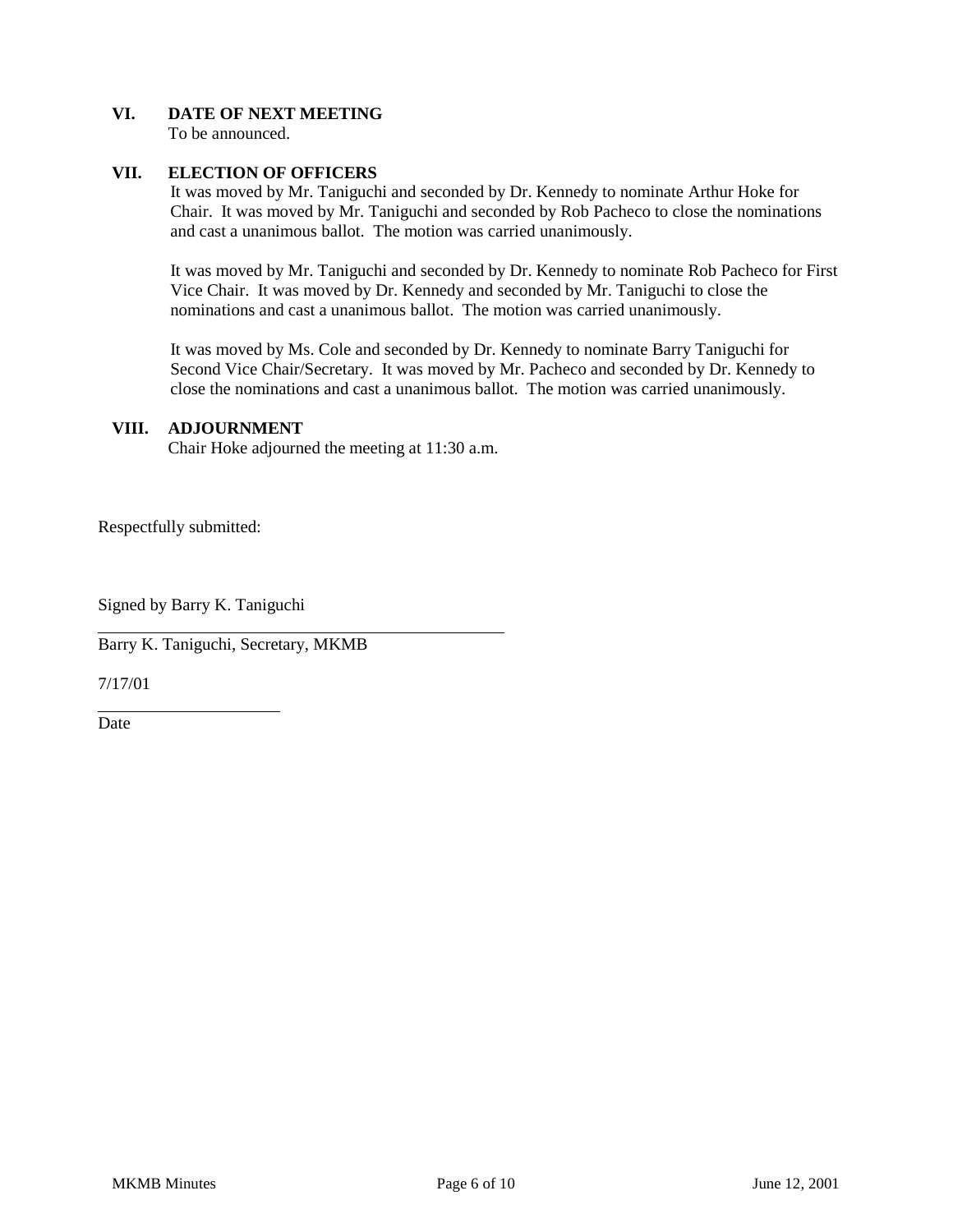# **I. Facilities**

- A. Dormitories
- B. Dining and meeting areas, and maintenance facilities
- C. Visitor Information Station
- D. Stone cabins.
- E. Construction cabins
- F. Parking lot adjacent to Construction Cabins

# **II. Present Uses**

- A. Dormitories, Dining and Meeting Areas are reserved for use of the observatories, providing meals and sleeping facilities
- B. Visitor Information Station is used to acclimate visitors to the summit; to inform them of Mauna Kea's unique place in the area of astronomy, to present brief educational lectures and exhibits about astronomy and the mountain; provides water and restroom facilities; provides evening star gazing using three small telescopes
- C. Stone cabins are virtually unused
- D. Construction cabins are intermittently used for group gatherings and lectures; some overnight stay is allowed; cooking facilities are installed, but suffering from disuse.
- E. Parking lot adjacent to the construction cabin is used by commercial operators for star gazing activities and general parking.

# **III. Master Plan Uses**

- A. Master Plan envisions expansion of VIS under OMKM management to provide visitor satisfaction without going to the summit, and to provide headquarters for rangers.
- B. Master Plan proposes that OMKM manage the services and facilities at HP, and dormitories should remain under present use; new concessions managed by OMKM
- C. MP proposes that the construction cabins, which become fully available to the state in 2002 continue to be maintained for educational/research/cultural uses with preference given to students and faculty. Management would be under OMKM
- D. Master Plan proposes stone cabins be renovated, but retain the stone facades; proposed uses would also include cultural, educational, research and environmental matters

# **IV. Discussion**

- A. Impact of expanded uses of HP
	- 1. More vehicular traffic
	- 2. More foot traffic
	- 3. More administrative personnel
	- 4. More conflicts among astronomy uses, visitor activities, recreational uses, environmental, and cultural concerns
	- 5. Need for financial resources to support expansion
- B. Options
	- 1. Keep present uses
	- 2. Begin expansion immediately
	- 3. Limit expansion for another five years at least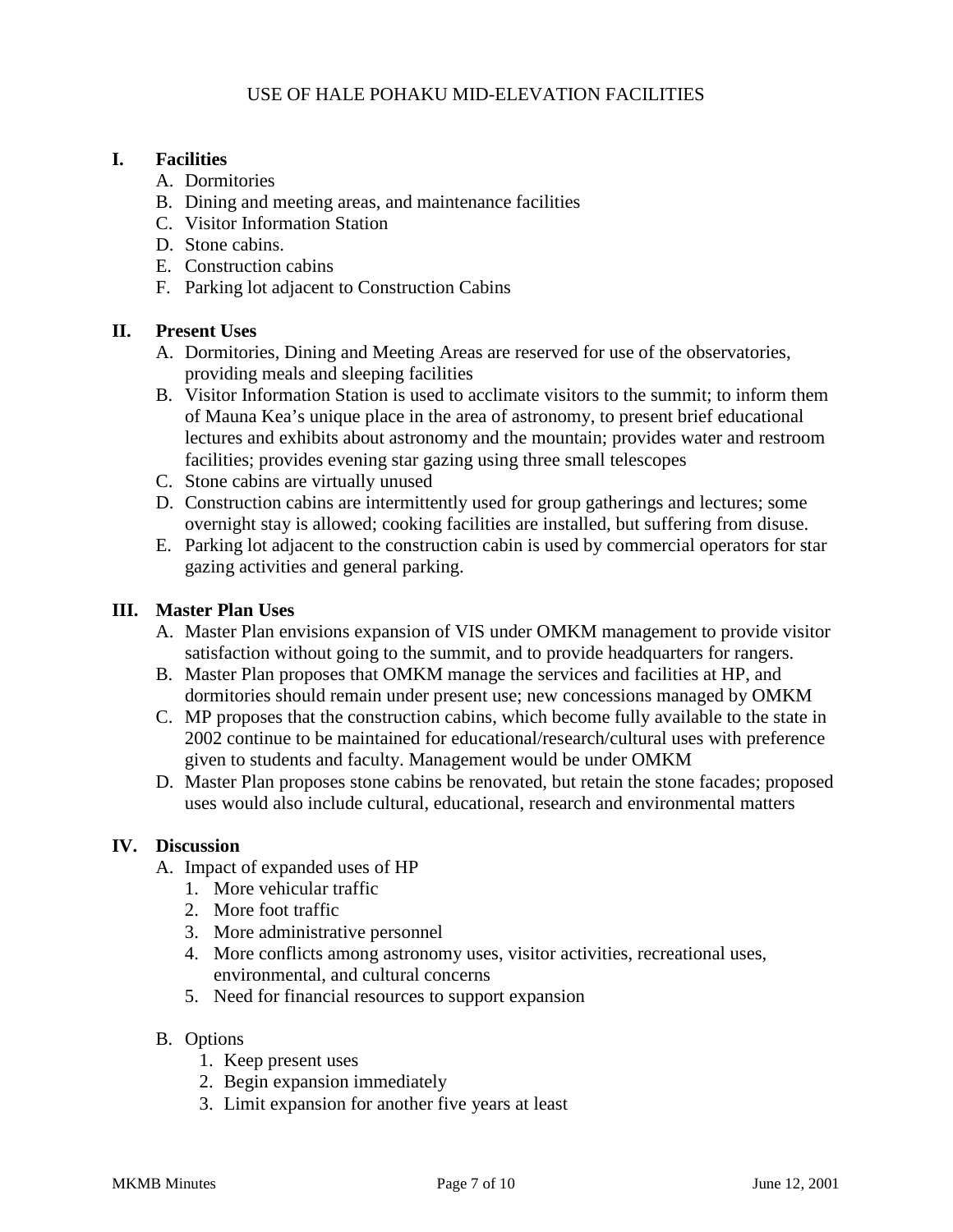- C. Begin fund raising activities and programs
	- 1. Commercial permits
	- 2. Fees for use of HP (BUT NOT FOR RESTROOMS AND WATER)
	- 3. Charge fee for use of construction cabins, stone cabins, etc., for research and educational purposes. Need to at least cover costs.
	- 4. Charge fee for star gazing
	- 5. Others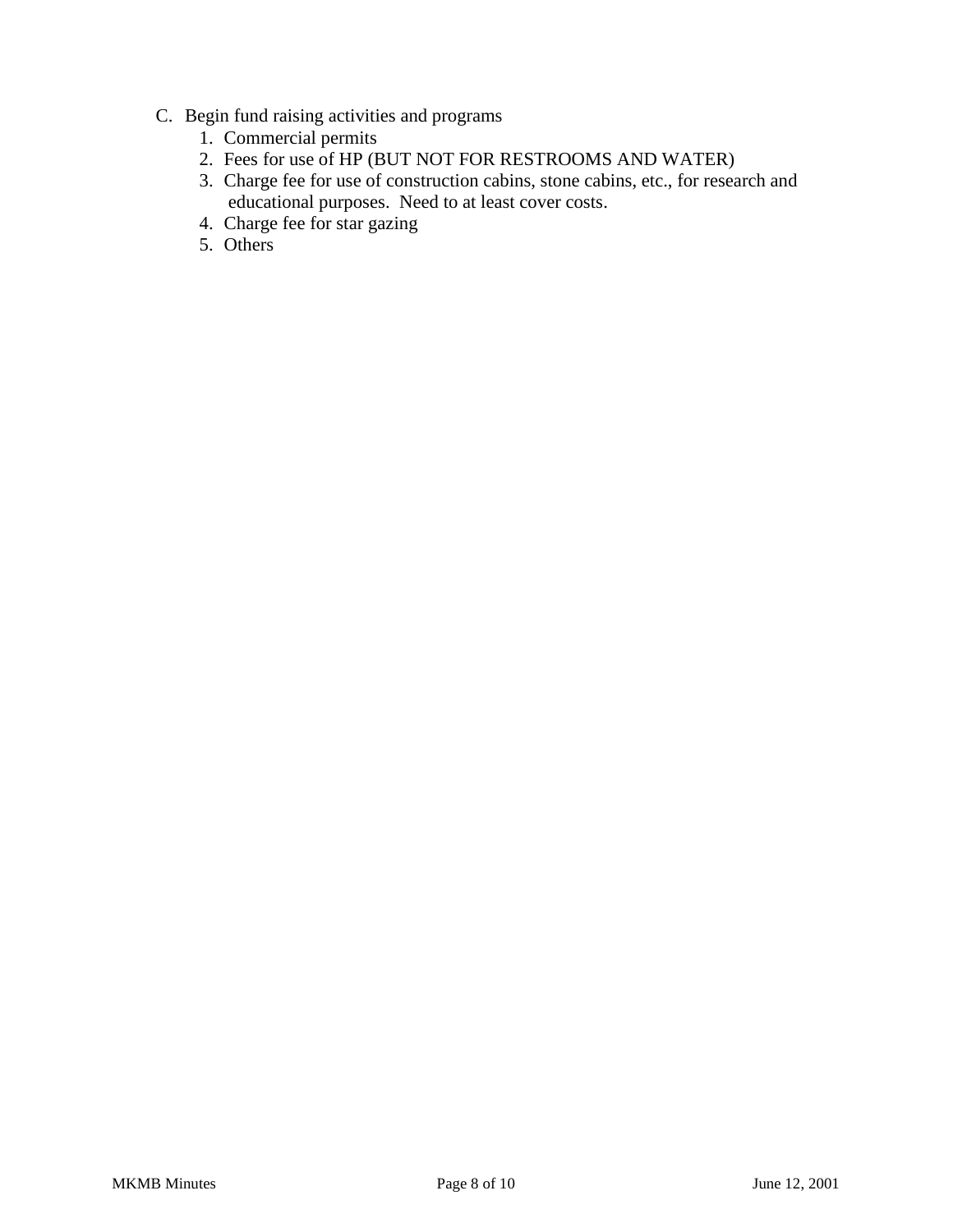# ADMINISTERING MASTER PLAN PROCESS

# **I. Type of projects Master Plan addresses.**

With respect to the observatory operations, the Master Plan addresses primarily construction of new facilities or renovation or replacement of existing facilities. Quite obviously, the design review process would apply.

## **II. Scope of application of the Master Plan.**

One question arises as to whether, and the extent to which, the Plan applies to activities involving the observatories and the access road or the VIS which might not constitute new construction, but which could have an impact on the mountain, i.e., traffic, trash control, impact on the cultural and natural resources and the habitat.

- A. Transport of lens an upper end replacement by Canada/France.
- B. Painting by Canada/France and Keck

## **III. When Master Plan requirements apply.**

Assuming that some extent of new external construction or renovation is required, when do the Master Plan requirements apply. When does the minor or major project process kick in?

- A. As a general rule, when new legal requirements are promulgated that cover not only new activities but also existing facilities that were installed under previously applicable requirements, the existing facilities are not required to be renovated or removed in order to meet the new requirements. They are "grandfathered". In zoning law they are called "non-conforming uses." However, also generally speaking, strict limitations are placed on alteration of the non-conforming uses.
- B. The design review process is applicable to all activities taking place after the Plan's adoption. The question is what kind of activities? Staff has taken the position that all activities outside the observatory buildings are subject to management of the OMKM. While there is no desire to monitor everything that is being done by the observatories, the OMKM should be informed of activities that are more than routine, such as the transport of the lens and the beginning of painting, so that the staff can be prepared for questions from the public.
- C. One possible approach to determining a "date" for the beginning applicability of the Plan process is to say that projects for which plans were completed before the adoption of the Plan would be allowed to proceed without going through the design review process. Even this approach, however, should not be allowed to remove from the OMKM the authority of oversight of the actual activity to ensure that there is no adverse impact on the mountain's environment. Note: This a one possible option, and not one the OMKM is advocating. OMKM would like Board input on alternative solutions.